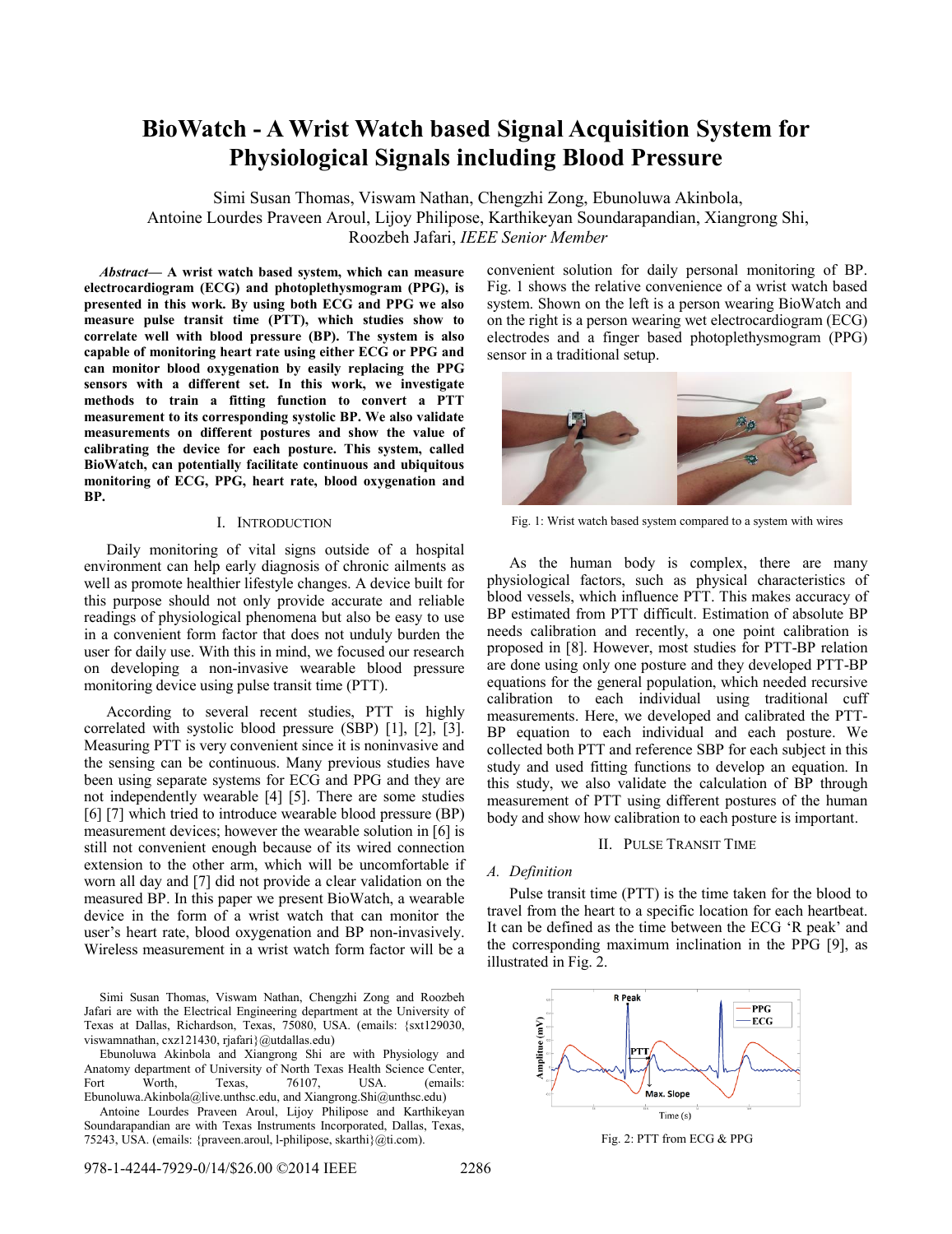# *B. Measuring Pulse Transit Time*

Both ECG and PPG signals are passed through band pass filters (details in section IV-A and IV-B). We are interested only in the ECG's R-peak, so after filtering the signal's peak is detected easily. Once each R peak of the ECG and corresponding point of steepest slope of the PPG is detected, then the time difference between these points gives the PTT.

#### III. BIOWATCH SYSTEM

# *A. Hardware*

The platform used for BioWatch is designed by our lab, the Embedded Signal Processing Lab (ESP), in partnership with Texas Instruments (TI). BioWatch comes with two analog front ends (AFE): the TI ADS1292 for acquiring ECG signal and the TI AFE4400 for reading PPG. Both of them are controlled by the TI MSP430 microcontroller. Dual mode Bluetooth from BlueRadios is used for data communication to a PC. The board is battery-powered and can recharge the battery through a micro-USB interface. The AFE4400 which collects the PPG data is currently connected to a flat reflective PPG sensor which uses green LEDs and a photo diode. The PPG sensor used here is an add-on board and can easily be replaced with PPG sensors of different colored LEDs for blood oxygenation monitoring applications. We designed our own custom dry ECG electrodes which consist of spring loaded gold plated fingers and a flat metal surface soldered on top of it. Two of the ECG electrodes are placed at the bottom of the BioWatch and the third one is on top and the electrodes are directly connected to the inputs of the ADS1292. Fig 3 shows the front and back of the BioWatch.



Fig. 3: BioWatch (front and back) designed in our lab

# *B. Operation*

BioWatch is worn on the wrist like a normal wrist watch. The watch band itself does not have any effect on PPG or PTT because the PPG sensor is completely cased inside the watch case made of plastic. But it is important that the watch is worn reasonably tight to make sure that the PPG data is collected properly. While measuring the PTT, users are encouraged to keep their arm, with BioWatch, across the chest to get a more stable and accurate measurement. The user has to touch the top ECG electrode of the BioWatch with the other hand, to measure the ECG signal. PPG signals can be collected without this additional touch. The PC front end, designed using LabVIEW, uses MATLAB scripts for all the signal processing. Once data collection is initiated from PC both ECG and PPG are sampled at 122Hz and sent continuously to PC where data is either continuously processed for PTT/BP measurement or saved for offline processing. For this study, validation of BP was done offline. Fig 4 shows the ECG signal collected from BioWatch.



Fig. 4: ECG signal from BioWatch

#### IV. METHODS

# *A. Detecting the R peak*

The ECG collected is passed through a zero phase band pass filter with passing band between 10Hz to 30 Hz. Once this is done we detect all the R peaks of the signal using the 'findpeaks' function in MATLAB.

## *B. Detecting the point of maximum slope*

The PPG collected goes through a zero phase band pass filter between 0.5Hz to 7Hz. After detecting the R peak of the ECG the algorithm looks for the steepest slope in PPG for the next few milliseconds depending on the R-R interval. Ideally, the steepest PPG slope will be within 70% of the R-R interval. Slope is measured by subtracting each sample from the previous one. The samples which give the highest difference correspond to the maximum slope.

## *C. Computing PTT*

As described in Section II A, PTT is the time between the ECG R peak and the corresponding point of maximum inclination in the PPG. Once we have detected these for each R-R interval, the corresponding sample numbers are subtracted. This is then multiplied with the time between each sample.

## *D. Translating PTT to BP*

In order to train the conversion of measured PTT to BP, we collected both PTT and arterial blood pressure (ABP) using a reference device for different subjects. The SBP is then calculated as the highest value of ABP for each R-R interval. We also calculate the pulse wave velocity (PWV), as shown below.

$$
PWV = \frac{d}{PTT} \tag{1}
$$

Here *d* is the distance from heart to the wrist and is calculated as 50% of the height of the individual.

For the training of a new equation to estimate BP using PTT, we used curve fitting and regression techniques. Using these, we translated our measured PWV to the training data set of BP obtained from the reference device. The fitting function obtained from this procedure was then tested on another set of data to see how closely the calculated BP, using the PTT and fitting function, matched the reference BP. This would provide a validation for the BP as measured by BioWatch against a standard BP measurement device (detailed in Section V-A).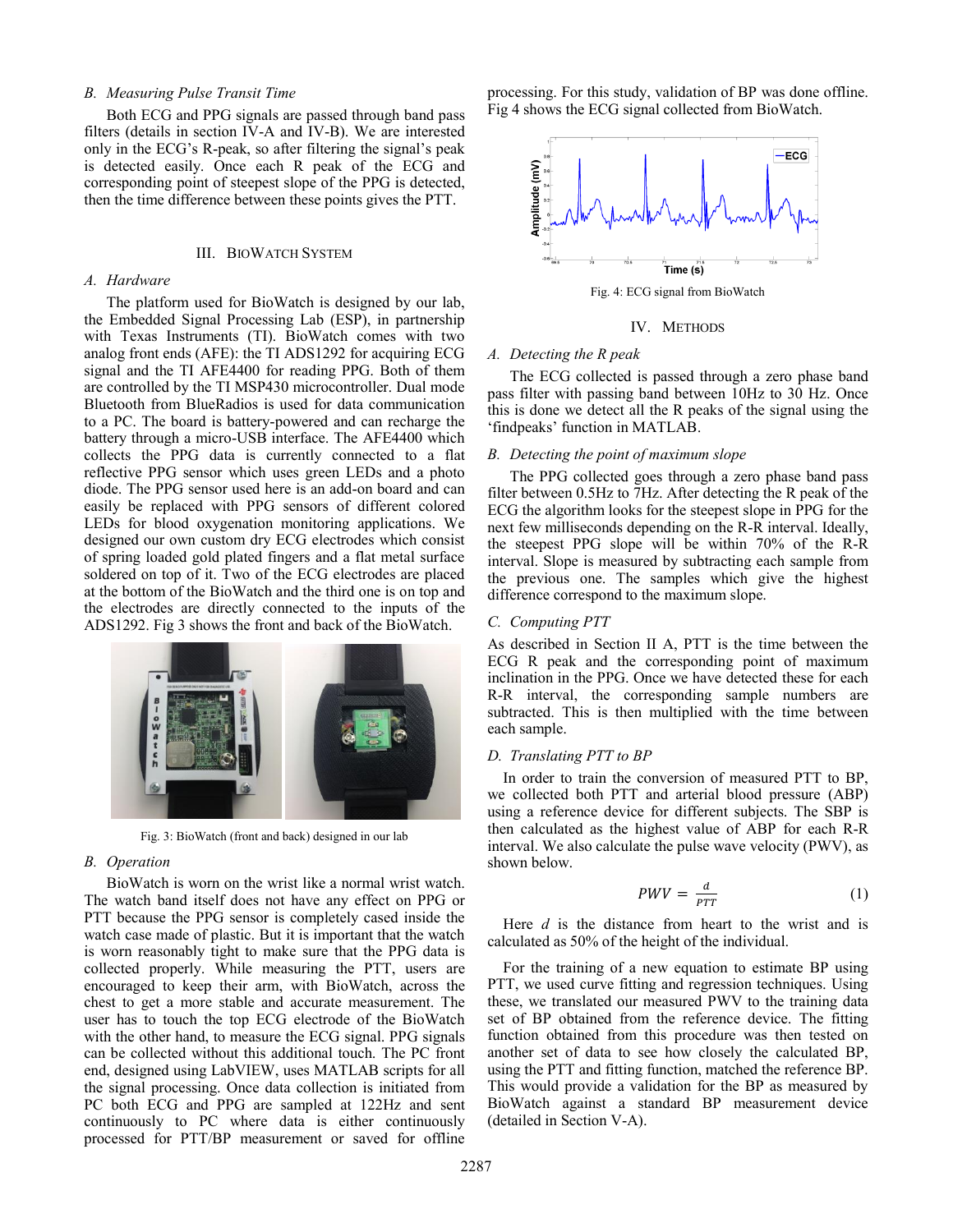One common fitting function is polynomial regression as described below:

$$
y = a_0 + a_1 \times x + a_2 \times x^2 + \dots + a_k * x^k \quad (2)
$$

Here,  $k$  is the order of the fitting function,  $x$  is the PWV and  $y$  is the BP measure. We trained polynomial equations of orders 1 and 2. In [9], BP is calculated as 70% of the total pressure drop ( $\Delta BP$ ) in the body, where  $\Delta BP$  is calculated as shown below.

$$
\Delta BP = \frac{1}{2} \rho \frac{d^2}{pTT^2} + \rho gh \tag{3}
$$

where  $\rho$  is the density of the blood, d is the distance from heart to the wrist,  $g$  is the gravity of earth and  $h$  is the height difference between the two sites. We trained a generalized equation based on this BP model. The equation we used was

$$
y = ax^2 + b \tag{4}
$$

where  $x$  is the PWV  $y$  is the BP measure and  $a, b$  are constants which need to be determined after the training. Finally, we also evaluated two other exponential equations to see which would be the best fit for the data set. Table I summarizes all the equations used to train the fitting function. Parameters  $a, b \& c$  are determined after the training. Taking into account the eventual need to run the algorithm in a microcontroller we chose simple equations for now, leaving more complex equations for future analysis. Another reason for preferring generalized simpler equations is to avoid overfitting. We also mainly considered polynomial and exponential equations since many previous works like [8] & [9] used similar models.

Table I : Different fitting functions used for training

| <b>Fitting Eq. No:</b> | <b>Equations</b>    |
|------------------------|---------------------|
|                        | $y = ax + b$        |
|                        | $y = ax^2 + bx + c$ |
|                        | $y = ax^2 + b$      |
|                        | $y = ax^b + c$      |
|                        | $y = ae^{bx}$       |

Once these equations were derived their effectiveness was tested on the testing data. For this, the data set is divided into 10 segments and 9 were used for training. The effectiveness of the equation is tested on the untrained segment. A 10-fold cross validation is done to see how close the calculated BP is to the actual BP. This procedure is repeated for all 3 postures. As we are interested in the absolute value of the BP the objective is to minimize the root mean square error (RMSE) between the calculated BP and the actual measured BP.

#### V. EXPERIMENTAL SETUP

# *A. Measurement Procedure*

For our analysis we collected data from 4 individuals. BioWatch was worn on their left arm to collect ECG & PPG, while the right arm and the right wrist was used to collect beat-to-beat ABP from the radial artery using the Colin Continuous Blood Pressure Monitor, CBM-7000. This device is itself calibrated to a standard BP cuff at the beginning of each measurement cycle and then continues to collect indirect ABP from the wrist using its wrist-worn module. ABP is recorded on the PC through BIOPAC MP150, which also

records another ECG signal from the subject simultaneously. By aligning the ECG from both BioWatch and BIOPAC we were able to align the two sets of data. In sitting and standing positions, the subject put their left arm across the chest and the right arm on a platform keeping it at the chest level. While in supine position both the left hand and the right hand were kept on two different platforms keeping them at the chest level. Since in this experiment the right arm was used to collect the ABP, we used a wire connecting from the top ECG electrode to the right hand to complete the electrical connection for ECG on the BioWatch.

#### *B. Protocol*

Once the subject is seated comfortably, the data collection is started. We designed the protocol such that the BP measurements during normal conditions as well as during abrupt changes could be validated. For introducing sharp changes in the BP, the Valsalva maneuver [10] was introduced during the data collection. The Valsalva maneuver required the subject to exhale against the closed airway after the maximal inhalation (at the maximal lung volume) to induce the required change. For the first 4 minutes of data collection, the subject is at rest. After that, the Valsalva maneuver was performed 5 times with 45 seconds to 1 min gap between each one. The collected data was imported to MATLAB for further processing. Once the data was aligned, PTT was calculated. Using this PTT and our trained equation we calculated systolic BP. The corresponding systolic BP is also obtained from the ABP device for comparison. For validation we found the RMSE between the calculated BP and the real measured BP. Fig.5 shows the PTT and BP measured simultaneously during the Valsalva maneuver and Fig 6 shows the fitted BP and systolic BP for the Valsalva maneuver.



## *A. Root Mean Square Error*

The RMSE between the calculated BP and the actual measured BP was calculated for each of the postures and the averaged results across all subjects for each of the fitting